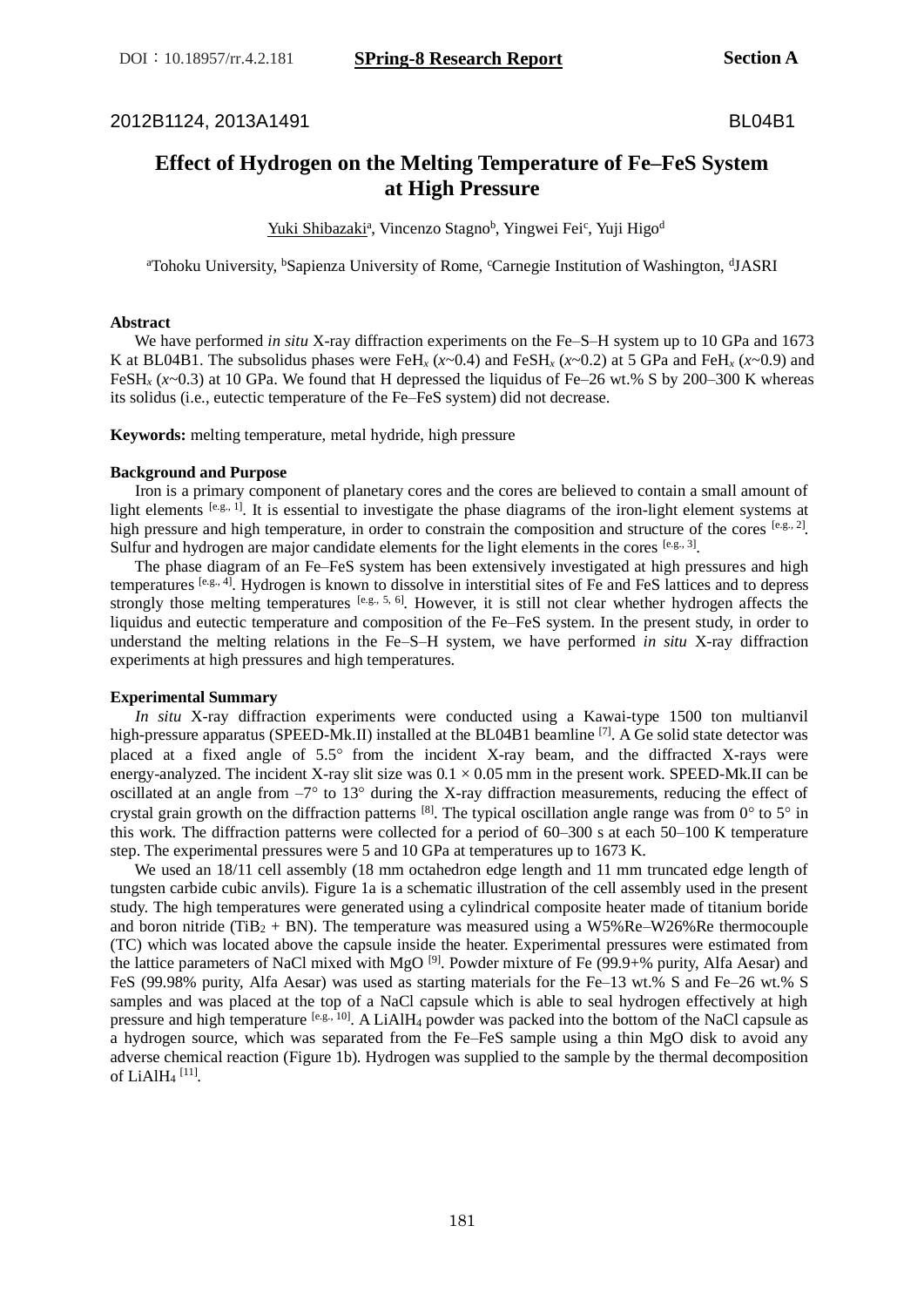DOI:10.18957/rr.4.2.181 **SPring-8 Research Report Section A**



Fig. 1. Schematic illustrations of (a) the experimental 18/11 cell assembly and (b) the sample chamber.

 In metal hydrides, hydrogen atoms occupy interstitial sites of metal lattices and the atomic volumes of the host metal expands. Thus, the hydrogen concentration  $(x)$  in a metal hydride, MH<sub>x</sub>, can be roughly estimated from the following expression:

## $x = [V(MH_x)-V(M)]/V_H$  (1)

where  $V(MH_x)$ ,  $V(M)$ , and  $V_H$  denote the atomic volumes of the metal hydride and host metal, and the volume increase per hydrogen atom, respectively  $[0.6, 1.2]$ .  $V(FeH<sub>x</sub>)$  and  $V(FeSH<sub>x</sub>)$  were directly measured at high pressure and high temperature by *in situ* X-ray diffraction experiments, and *V*(Fe) and *V*(FeS) were estimated from the previous volume data for a face-center-cubic (*fcc*)-Fe [13] and a NiAs-type FeS (phase V) <sup>[6, 14]</sup>. For values of  $V_H$ , we follow the previous studies, i.e., 1.9  $\AA^3$  for *fcc*-FeH<sub>x</sub><sup>[e.g., 15]</sup>, and 2.5  $\AA^3$  at 5 GPa and 2.4  $\AA^3$  at 10 GPa for NiAs-type FeS  $^{[6]}$ .

#### **Results and Discussion**

 Figure 2 shows X-ray diffraction patterns for Fe–26 wt.% S–H obtained at 10 GPa and at elevated temperatures. The diffraction lines of  $fcc$ -FeH<sub>x</sub> and NiAs-type FeSH<sub>x</sub> (phase V) were observed between 773 and 1173 K. Those of *fcc*-FeH*<sup>x</sup>* disappeared at 1233 K, accompanied by the appearance of a broad halo peak between 50 and 80 keV indicating the presence of a melt. At 1373 K, those of NiAs-type FeSH*<sup>x</sup>* also disappeared and the observed diffraction lines were ascribed to MgO of the separator. The partial melting temperature (solidus) for Fe–26 wt.% S–H is consistent with the eutectic temperature of the Fe–FeS system at 10 GPa <sup>[4]</sup>, whereas its total melting temperature (liquidus) is lower by approximately 300 K than that of the Fe–FeS system at 10 GPa [4] . Hydrogen concentrations in FeH*<sup>x</sup>* and FeSH*<sup>x</sup>* at 5 and 10 GPa are shown in Figure 3. Both FeH*<sup>x</sup>* and FeSH*<sup>x</sup>* almost reached those solubilities of hydrogen reported by previous studies  $[5, 6, 15]$  at the temperature below the solidus. We did not observe the difference of hydrogen concentrations in FeH<sub>x</sub> and FeSH<sub>x</sub> between Fe–13 wt.% S and Fe–26 wt.% S. Based on those results, it is considered that hydrogen could depress the liquidus of the Fe–FeS system and, however, could not affect its solidus (i.e., eutectic temperature) which is consistent with the previous result  $[16]$ .



Fig. 2. X-ray diffraction patterns of Fe–26 wt.% S–H at 10 GPa. fcc: *fcc*-FeH*x*, V: NiAs-type FeSH*<sup>x</sup>* (phase V)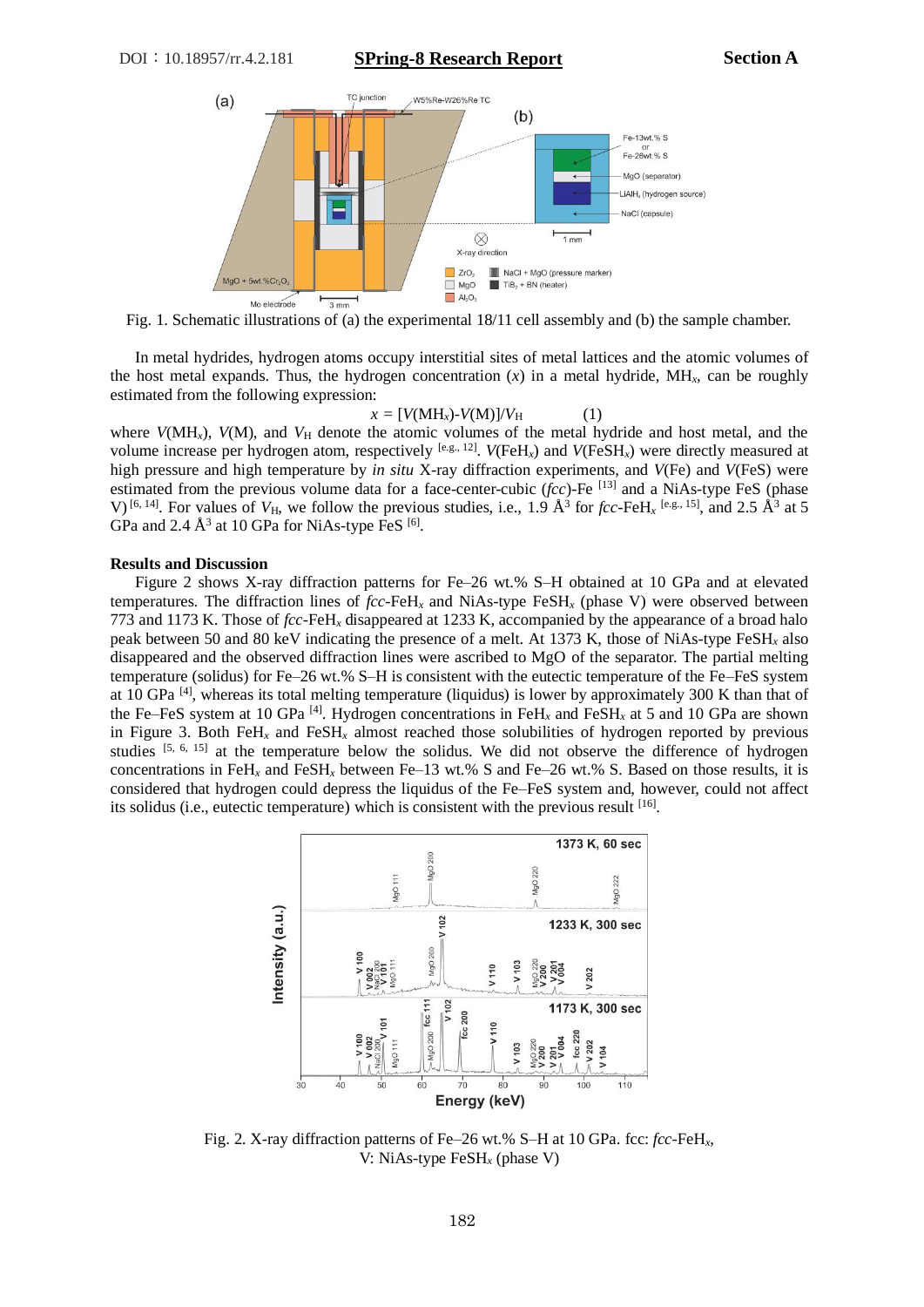

Fig. 3. Hydrogen concentrations in FeH*<sup>x</sup>* and FeSH*<sup>x</sup>* at (a) 5 GPa and (b) 10 GPa.

Based on our results combined with previous studies  $[6, 16, 17]$ , Figure 4 shows the expected phase diagrams at 5 and 10 GPa assuming that FeH*<sup>x</sup>* and FeSH*<sup>x</sup>* are endmembers. Because of higher solubility of hydrogen in Fe than that in FeS, the depression of liquidus due to the hydrogen dissolution could be larger on the Fe-rich side from the eutectic composition than that on the FeS-rich side. In addition, because hydrogen does not affect the eutectic temperatures of the Fe–FeS system, the partial melting region in the  $FeH<sub>x</sub>$ –FeSH<sub>x</sub> system could be narrower than that in the Fe–FeS system.



Fig. 4. Expected phase diagrams at (a) 5 and (b) 10 GPa assuming that  $FeH<sub>x</sub>$  and  $FeSH<sub>x</sub>$  are endmembers. Red dotted lines denote the expected phase boundaries of the FeH*x*–FeSH*<sup>x</sup>* system. Gray solid lines denote the phase boundaries of the Fe–FeS system reported by previous studies  $[4, 18]$ .

#### **Challenges**

At the time of experiments on Fe–13 wt.% S–H, the Fe–S–H melt leaked and reacted with  $LiAlH<sub>4</sub>$ above the solidus temperature, because the MgO separator between the sample and LiAlH<sup>4</sup> was slightly smaller than the inner diameter of the NaCl capsule. Then, following experiments on Fe–26 wt.% S–H, we filled the space with the dried MgO powder and could succeed in observing the melting of the Fe–26 wt.% S–H system. As a next step, further experiments with various amount of sulfur will be carried out in order to determine the phase relations of the Fe–S–H system more precisely.

#### **Acknowledgments**

The authors thank K. Nishida, M. Sakurai and M. Ushioda for their technical support. Y. Shibazaki was